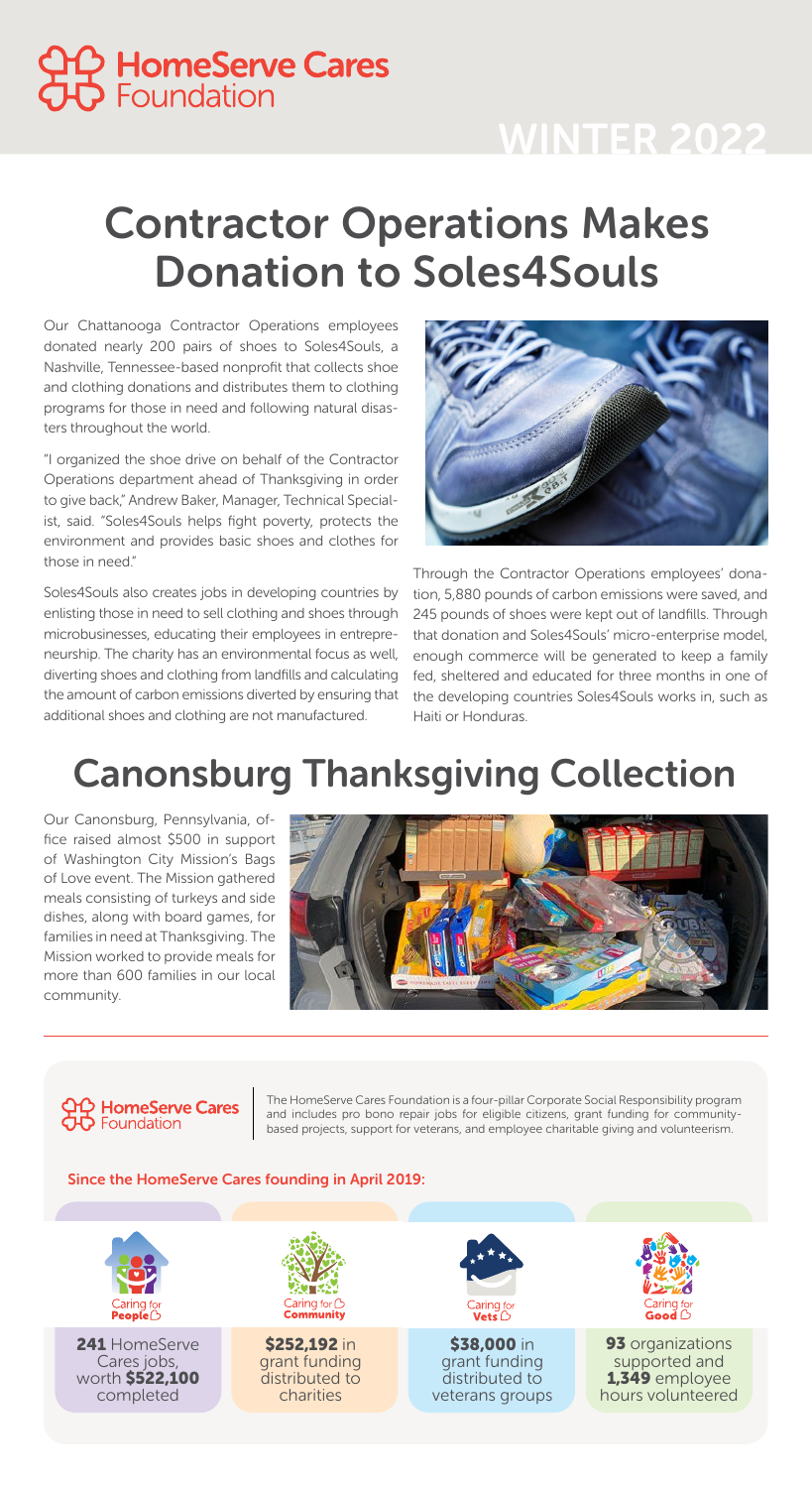### H.O.L.A. BRG Cooks Up Donation for Heritage Foundation

Our H.O.L.A. Business Resource Group (BRG) observed Hispanic Heritage Month by celebrating Hispanic culture, music and food. They also held a fundraiser for the Hispanic Heritage Foundation by offering their favorite recipes in their cookbook, ¡Cocinamos Juntos!, to the HomeServe community. The Hispanic Heritage Foundation is an initiative started by the White House in 1987 to support leadership and entrepreneurship programs in the Latinx community. With the HomeServe Cares Foundation matching what H.O.L.A. raised, \$3,810 was donated to the Hispanic Heritage Foundation in October.

- 8 Tbsp sofrito
- 1 can Goya tomato sauce
- 1 packet sazon (orange)
- Sprinkle of adobo
- Sprinkle of garlic powder
- 2 cans gandules with juice
- 1 jar Spanish olives
- $4\frac{1}{2}$  cups rice

### We Cook Together!

Our colleagues shared delicious recipes that reflect their heritage and roots – see a small sampling below.

#### Arroz con Gandules

#### Instructions:

Cover the bottom of a large pot with oil. Add all ingredients except rice and bring to a boil. Once it is boiling, add the rice and stir. Turn down to low and cover with foil and a lid. Stir every 20 minutes, adding one cup of water.

Fred Rodriguez's family

#### Dulce de Coco

- 1 fresh coconut
- 1 small ginger
- 3 cups water
- 1 tsp vanilla
- $1/2$  cup sugar
- $\frac{1}{4}$  can evaporated milk

#### Instructions:

Grate the ginger and coconut meat. Mix with water and vanilla and cook at medium or low heat for 30 minutes. Add  $\frac{1}{4}$  cup sugar, then slowly add more, mixing until it turns a light brown. Add milk. Mix and cool for three to five minutes. Refrigerate.

Jackie Nieves' family

#### Watch Luis Quiroga teach you how to make a [Pisco Sour.](https://vimeo.com/675876493/a74ccafada)



### Chattanooga Toy Drive

### Putt-Putt for a Purpose



Our team in Chattanooga once again answered the call when it came to helping the Chambliss Center for Children at Christmas. The Chambliss Center works with the community to provide affordable childcare and support foster families and kids transitioning out of foster care. With the help of the HomeServe Cares Foundation, employees donated more than \$1,300 worth of toys – topping their 2020 total! – to the Chambliss Center for their annual toy drive. The toys were distributed to nearly 70 families in need.

HomeServe's Chattanooga employees collected nonperishable goods for the Chattanooga Area Food Bank in a fun and unusual way: Putt-Putt for a Purpose. Teams of employees built nine puttputt golf holes utilizing donated canned and dry food goods, so the more food donated, the more elaborate and fun the course. Through this effort, approximately 2,000 items were collected and donated to the food bank.





For more information about the **HomeServe Cares Foundation**, visit our website at **[www.HomeServeCaresFoundation.com](http://www.homeservecaresfoundation.com).**